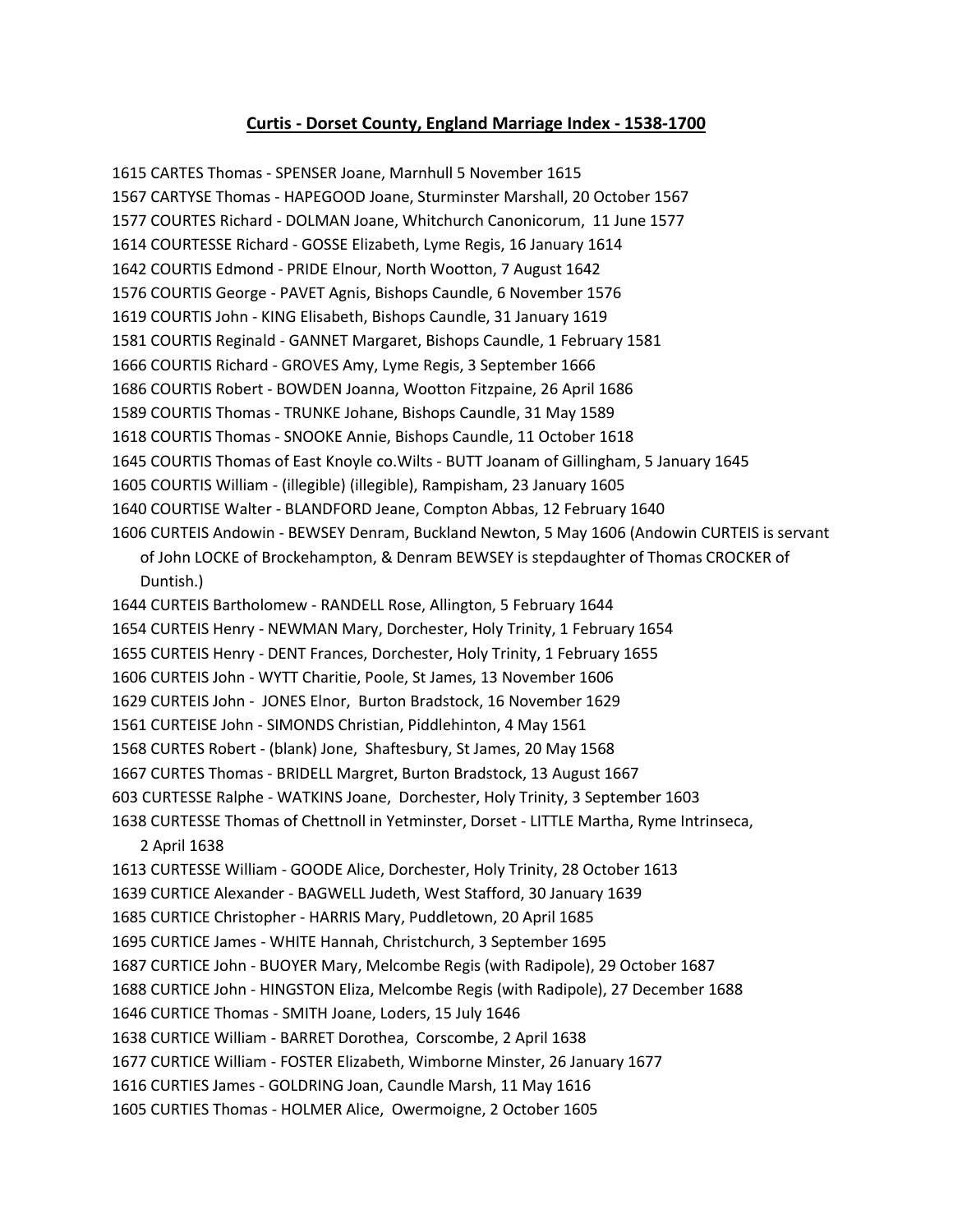1632 CURTIS (illegible) - STRONGE Margarett, Frampton, 8 October 1632

1680 CURTIS Christopher - WILMOT Sarah, Yetminster, 27 December 1680

1692 CURTIS Christopher - MICHELL Elizabeth, Fleet, 29 March 1692

1603 CURTIS George - BRUSHET Carden, Portesham, 10 July 1603

1642 CURTIS George - PEARE Dorothy, Wimborne Minster, 10 November 1642

1676 CURTIS Heart of Mapertun, Doreset - HUCHINGS Marie, Sherborne, 28 August 1676

1636 CURTIS Henrie - BROWNE Dorothie, Portesham, 26 November 1636 (Henrie CURTIS is alias GILLUM.)

1602 CURTIS Henry - THRESHER Margaret, Abbotsbury, 16 January 1602

1591 CURTIS John - ADBER Margaret, Longburton, 28 April 1591

1610 CURTIS John - WITHINGTON Dorothe, Edmondsham, 17 July 1610

1617 CURTIS John - PUCKET Elizabeth, Bridport, 24 November 1617

1620 CURTIS John - (illegible) (illegible), Church Knowle, 10 November 1620

1621 CURTIS John - DUBBIE Elyzabeth, Bridport, 28 November 1621

1624 CURTIS John - WALLIS Barbara, Portesham, 7 June 1624

1636 CURTIS John - JUSTICE Anne, Melcombe Regis (with Radipole), 20 November 1636

1661 CURTIS John - WHITMARSHE Elizabeth, Cann, 29 June 1661

1674 CURTIS John - MINOR Elizabeth, Melcombe Regis (with Radipole), 27 September 1674

1689 CURTIS John - HACKFORD Catherine, Wimborne Minster, 5 November 1689

1607 CURTIS John - CROSSE Edeth, Almer, 30 April 1607

1694 CURTIS Jonathan - BAREFOOT Hannah, Yetminster, 3 January 1694

1698 CURTIS Joseph of South Perrott Parish, Dorset - SPRAGUE Hannah, Quaker Dorset Meetings –

Bridport, 2 August 1698

1672 CURTIS Nicholas - BISSEL Susannah, Cranborne, January 1672

1612 CURTIS Osmond - (illegible) (illegible), Abbotsbury, 9 November 1612

1614 CURTIS Ralph - BISHOP Susan, Melcombe Regis (with Radipole), 26 November 1614

1594 CURTIS Reginald - ELLIS Edeth, Bishops Caundle, 18 July 1594

1570 CURTIS Richard - HAWARDE (illegible), Piddlehinton, 25 July 1570

1640 CURTIS Richard - NEWMAN Lettice, Hampreston, 14 January 1640

1681 CURTIS Richard - THORN Hester, Trent, 21 June 1681

1695 CURTIS Richard of Child Okeford Parish, Dorset - PITTMAN Anne, Shillingstone, 6 May 1695

1654 CURTIS Richard - CHRICHELL Marie, Piddlehinton, 17 January 1654

1674 CURTIS Robert of Lyme Regis Parish, Dorset - LINTERN Frances, Charmouth, 17 October 1674

1647 CURTIS Steven - BUTT Elizabetham, Gillingham, 2 November 1647 (Elizabetham is daughter of Willmus BUTT, sexton, of Peerston.)

1671 CURTIS Thomas - THORENE Marie, Dorchester, All Saints, 25 April 1671

1676 CURTIS Thomas - MOTTOCKE Joan, Melcombe Regis (with Radipole), 4 April 1676

1677 CURTIS Thomas - DICK Mary, Marnhull, 7 February 1677

1627 CURTIS William - ANTHONY Avis, Preston & Sutton Poyntz, 28 April 1627

1577 CURTIS William - CURTEYS Margaret, Portesham, 4 November 1577

1598 CURTIS William - HUTCHINS Rosomond, Cattistock, 31 July 1598

1647 CURTIS William - SAMPSON Anne, Cranborne, 30 March 1647